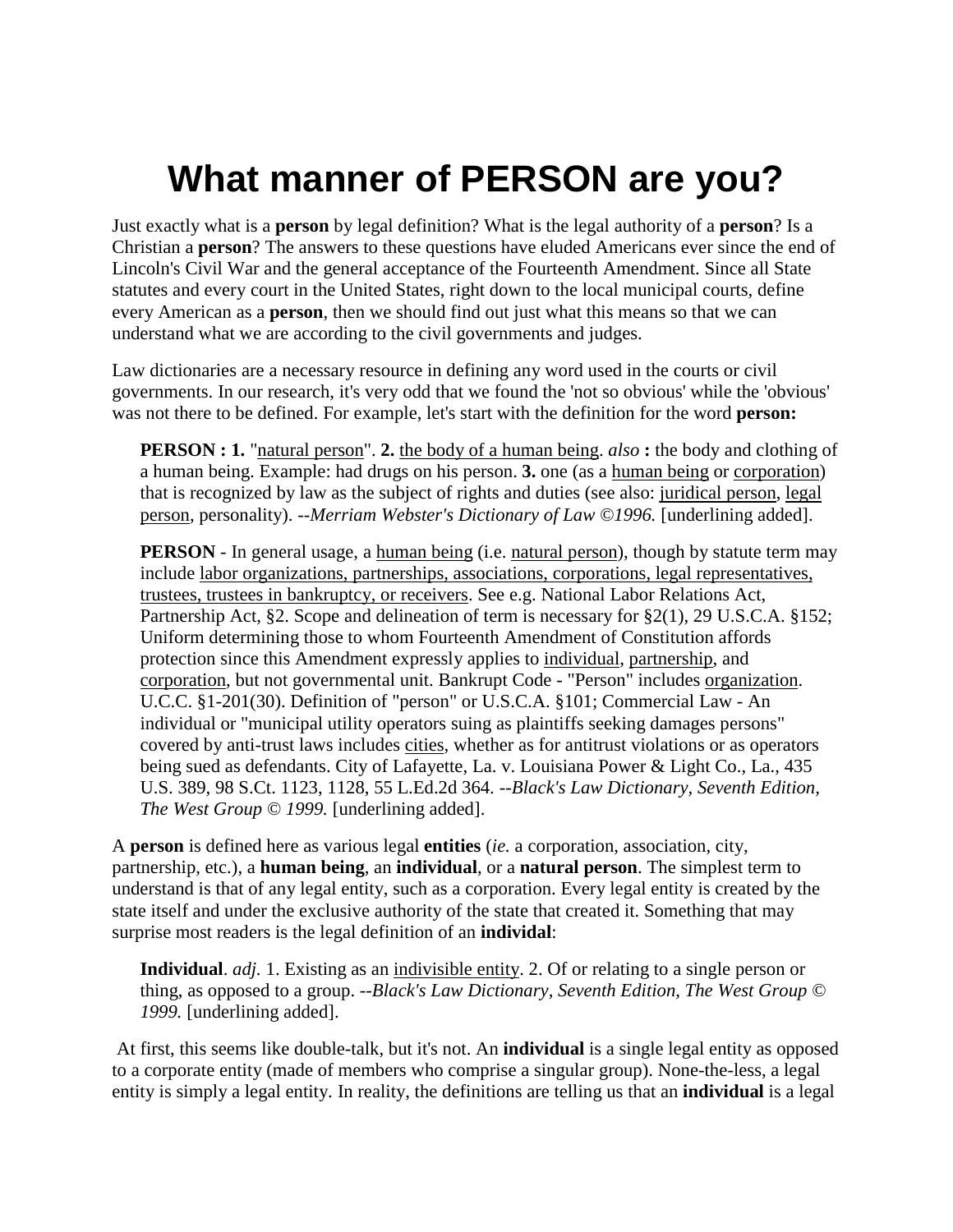entity, a fiction of "law", with the same legal structure and authority as a corporation, but with only one singular "member". If a flesh and blood man appears before a court answering that he is an **individual,** he has agreed and stated that he is a legal entity. Here's further explanation:

**Entity**. An organization (such as a business or a governmental unit) that has a legal identity apart from its members. --*Black's Law Dictionary, Seventh Edition, The West Group © 1999.*

This pretty much groups together corporations, cities, associations, individuals, etc. as legally created separate entity **persons**. Next, let's see what a **natural person** is as shown in the above definitions.

**NATURAL PERSON :** a human being as distinguished from a person (as a corporation) created by operation of law. *--Merriam Webster's Dictionary of Law ©1996.* [underlining added].

From this definition, there is the distinction that a **natural person** is *not* a **person** created by state law (a legal entity). A **natural person** is defined here as a **human being**. Although a **human being** is *not* defined as a **corporation**, both are defined as being a **person**.

**LEGAL PERSON :** a body of persons or an entity (as a corporation) considered as having many of the rights and responsibilities of a natural person and esp. the capacity to sue and be sued. --*Merriam Webster's Dictionary of Law ©1996*. [underlining added].

**ARTIFICIAL PERSON :** "legal person" *--Merriam Webster's Dictionary of Law ©1996.* [underlining added].

This helps us further understand that by following these definitions, a **human being** - a **natural person** -apparently is *not* defined as a **legal person** or an **artificial person.** So, it appears that a **person** is comprised of two distinct groups:

**A.** a **human being - natural person** (*not* created by state or civil "law").

**B.** a **legal - artificial person** (specifically created by state or civil "law". A legal entity).

## **What is a** *human being* **a.k.a.** *natural person***?**

Just exactly what is a **human being** or a **natural person**? There are *no* listed definitions for "**human**", "**being**", or "**human being**" in *Black's* or in *Webster's* law dictionaries. We even looked them up in *Oran's Dictionary of the Law* published by *The West Group © 2000*, and they weren't defined there either. Isn't it extremely odd that the same law dictionaries which define a **person** as a **human being** don't define any of the words used within their own definition? If we were to stop right here, then according to the most recent and authoritative law dictionaries available, we have *no* legal definition of a **human being** and, therefore, do not know what a **natural person** is. Since the "law" of the United States is supposed to be so specific and exact, how can this be?

In order to find the legal definition, we had to dig deeper. Each current collegiate and standard desktop dictionary we looked into *all* had definitions for the word **human**. *Only* the law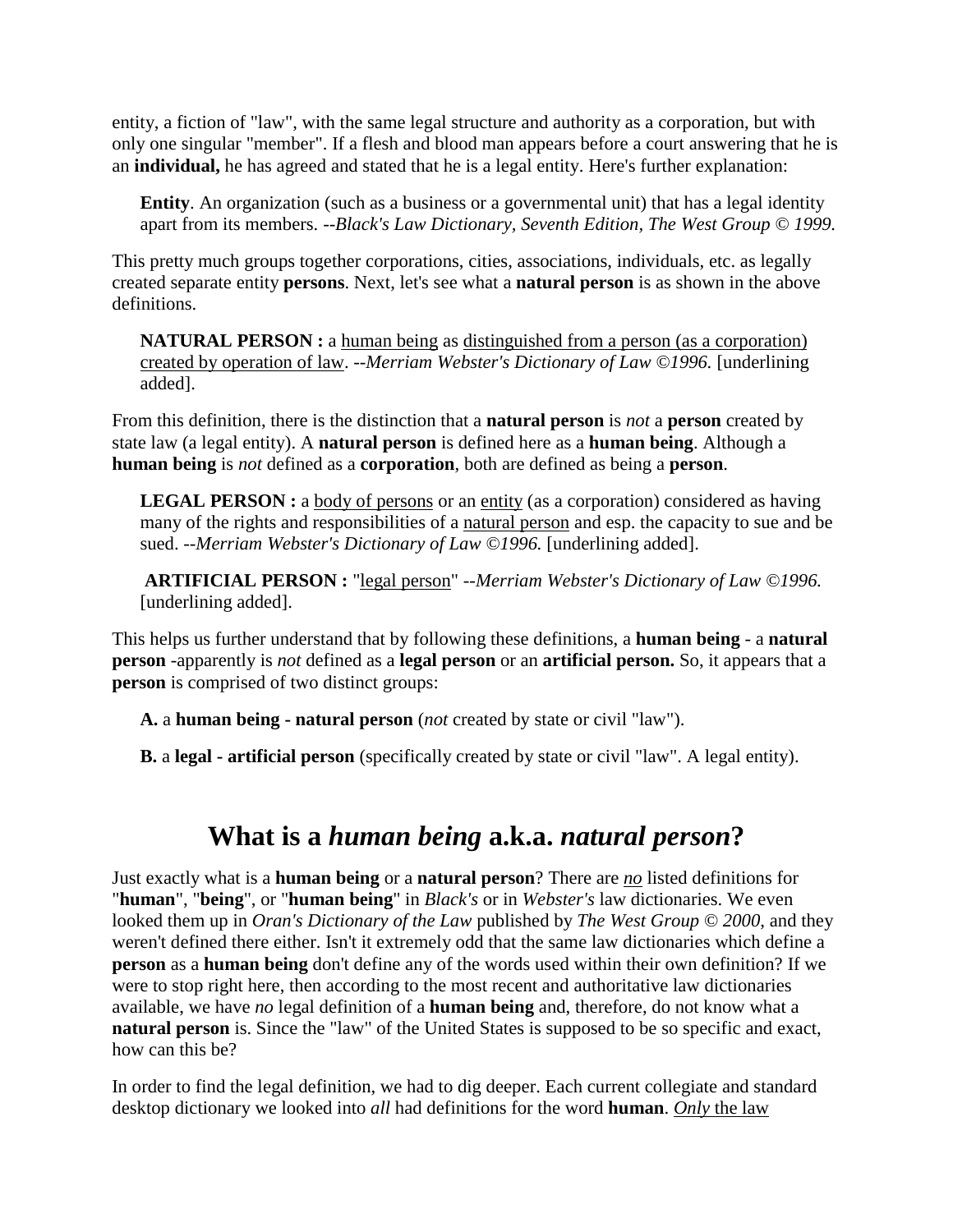dictionaries were void of these word definitions. Here is a definitive example that was mirrored nearly word for word in the other dictionaries, including medical reference dictionaries:

**Human** - *noun*, circa 1533 **:** a bipedal primate mammal (*Homo sapiens*) **: MAN**; *broadly* **:** any living or extinct member of the family (Hominidae) to which the primate belongs. *-- Webster's Collegiate Dictionary, New World Edition 1998.*

This seems somewhat clear. A **human** is a **MAN.** A **MAN** is a bipedal (walks on two legs) primate mammal. A primate is the highest order of mammals. It includes man, together with the apes and monkeys.

**Primate**: any of an order (Primates) of mammals comprising humans, apes, monkeys, and related forms (as lemurs and tarsiers) --*Webster's Collegiate Dictionary, New World Edition 1998* [underlining added].

It seems logical to conclude that a **human being** is scientifically defined as the top group of the species of two legged mammals. But what has this to do with the current American "law" or the legal defining of a **person**? The key that ties the scientific and legal definitions together is the word **MAN** or **mankind**. The following definitions are from *Black's Law Dictionary, Seventh Edition, The West Group © 1999* [underlining added]:

**Man. 1.** An adult male. **2.** Humankind. - Also termed *mankind*. **3.** A human being. **4.** *Hist,* A vassal; a feudal tenant.

**Mankind.** See **MAN** (2).

**Vassal.** *noun.* [Law Latin *vassallus*] *Hist*, The grantee of a fief, feud, or fee; a feudal tenant. Cf. FREEMAN.

**Vassalus.** *noun,* [Law Latin] *Hist*. A feudal tenant.

**Freeman. 1.** A person who possesses and enjoys all the civil and political rights belonging to the people under a free government. **2.** A person who is not a slave. **3.** *Hist.* A member of a municipal corporation (a city or borough) who possesses full civic rights, esp. the right to vote. **4.** *Hist.* A freeholder. **5.** *Hist.* An allodial landowner. Cf. VASSAL.

Now we're able to tie things together within the authoritative law dictionaries. According to the legal definitions shown above, a **person** is: 1. a **human being**, 2. a **MAN**, 3. **mankind**, 4. a **feudal tenant,** 5. a member (individual part) of a **corporation.** Also note that a **person** enjoys the rights of the **people**. These words are *not* the same. The plural of **person** is **persons**, *not* **people**. Notice how most of the definitive words and phrases immediately above are also found in the law dictionary definitions of **person** at the beginning of this article. Compare them all and see that they are the same. Let what is written and recognized speak for itself.

## **Feudal tenancy?**

This all seems to fit quite well with the law dictionary definitions of a **person**. But now, we also have the added definitive fact that a **human being** - a **person** - is a **feudal tenant**. This defines a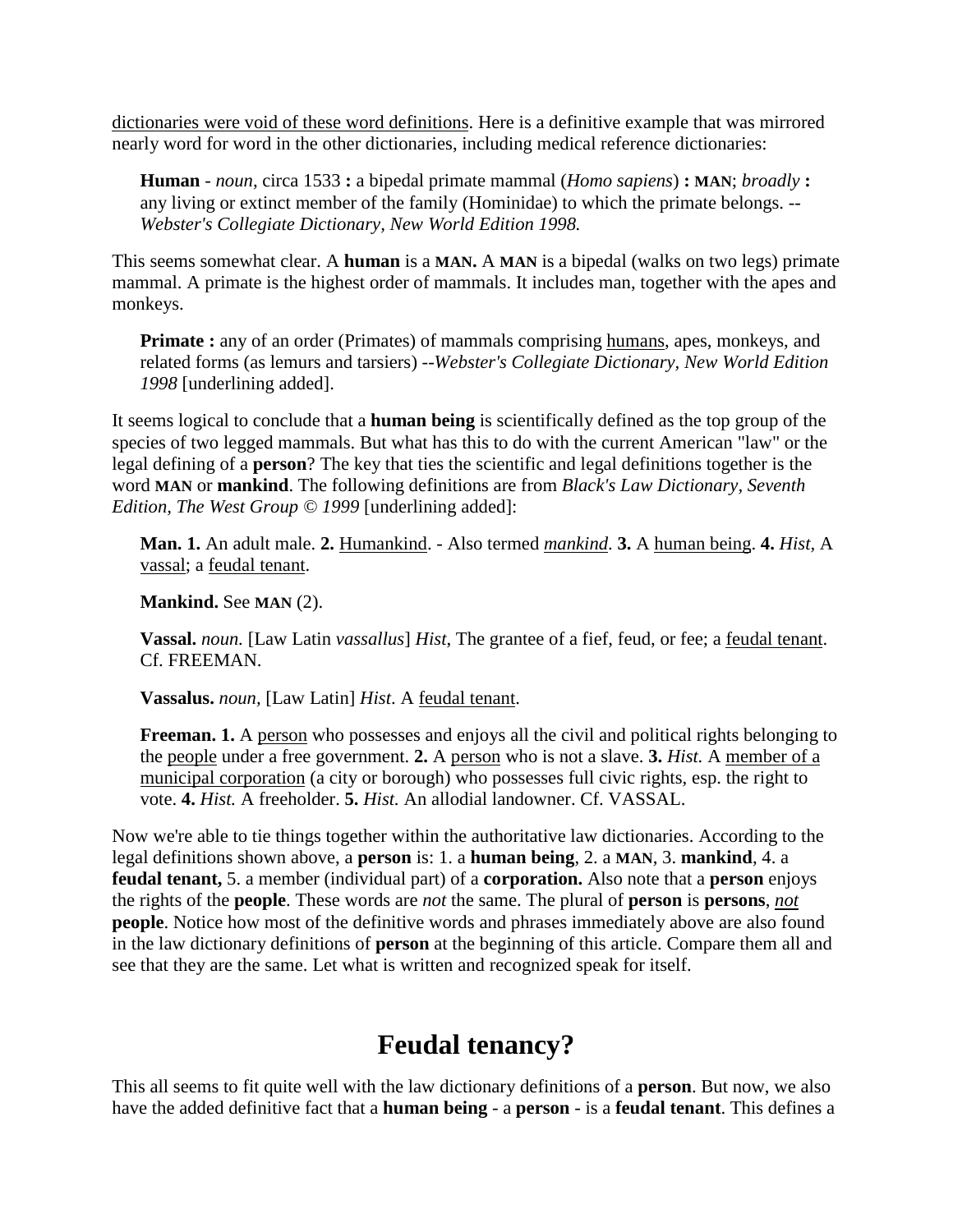specific element of a **person** that appears to have been hidden from the law dictionaries by their own exclusion when defining a **human being - person**. A **feudal tenant** is a term from the English Feudal Law of land ownership and tenancy.

Feud. n. Hist. 1. An inheritable estate in land conveyed <u>from a feudal superior to a grantee or</u> tenant, held on the condition of rendering services to the superior. **2.** An interest [*not* ownership] of the tenant in the land conveyed. **3.** The land itself conveyed. - Also termed (in 1, 2, & 3) *fee; fief; feod; feude; feudum*. --*Webster's Collegiate Dictionary, New World Edition 1998* [underlining and bracketed notes added].

A **human being** is the tenant to a feudal superior. A **feudal tenant** is a **person** who pays rent or services of some sort for the use and occupaton of another's land. The land has been conveyed to the tenant's use, but the actual *ownership* remains with the superior. Since this applies to modern "law" in America, the implications of fact cannot be ignored. If a **person** does not own what he thought was his land (he's legally defined as a **feudal tenant**, *not* the superior owner), then a superior **person** owns the land and the **feudal tenant - person** pays him to occupy the land.

Welcome to your introduction of the hidden Feudal Law in America. When a **person** (a.k.a. human being, corporation, natural person, partnership, association, organization, etc.) pays taxes to the tax assessor of the civil county or city government (also a **person**), it is a payment to the superior land owner for the right to be a tenant and to occupy the land belonging to the superior. If this were not so, then how could a local government sell the house and land of a **person** for not rendering his services (taxes)?

We used to think that there was no possible way Feudal Law could be exercised as "law" in America, but since 1865, the facts have proven otherwise. Now, the modern law dictionaries are telling us that we're correct in our assumption of the facts. It's no wonder they hid the definition of a **human being** behind the definition of a **man**. The next time you enter into an agreement or contract with another **person** (a legal entity), look for the keywords **person**, **individual**, and **natural person** describing who you are. Are you the entity the other **person** claims you are? When you "appear" before their jurisdiction and courts, you have agreed that you are a **person** unless you show them otherwise. You will have to deny that you are the **person** and state who you *really* are. Is the flesh and blood standing there in that court room a **person** by their legal definition?

## **The Christian Man vs. a legal person**

If you're a Christian, are you also a **person**?

**1.** Man was created by the immediate hand of God and is generically different from all other creatures --Genesis 1:26, 27 and 2:7.

**2.** Man was created in the likeness of God and the perfection of His nature in knowledge -- Col. 3:10.

**3.** Man was created in His righteousness and holiness --Ephesians 4:24.

**4.** Man was created with dominion over all the inferior creatures --Genesis 1:28.